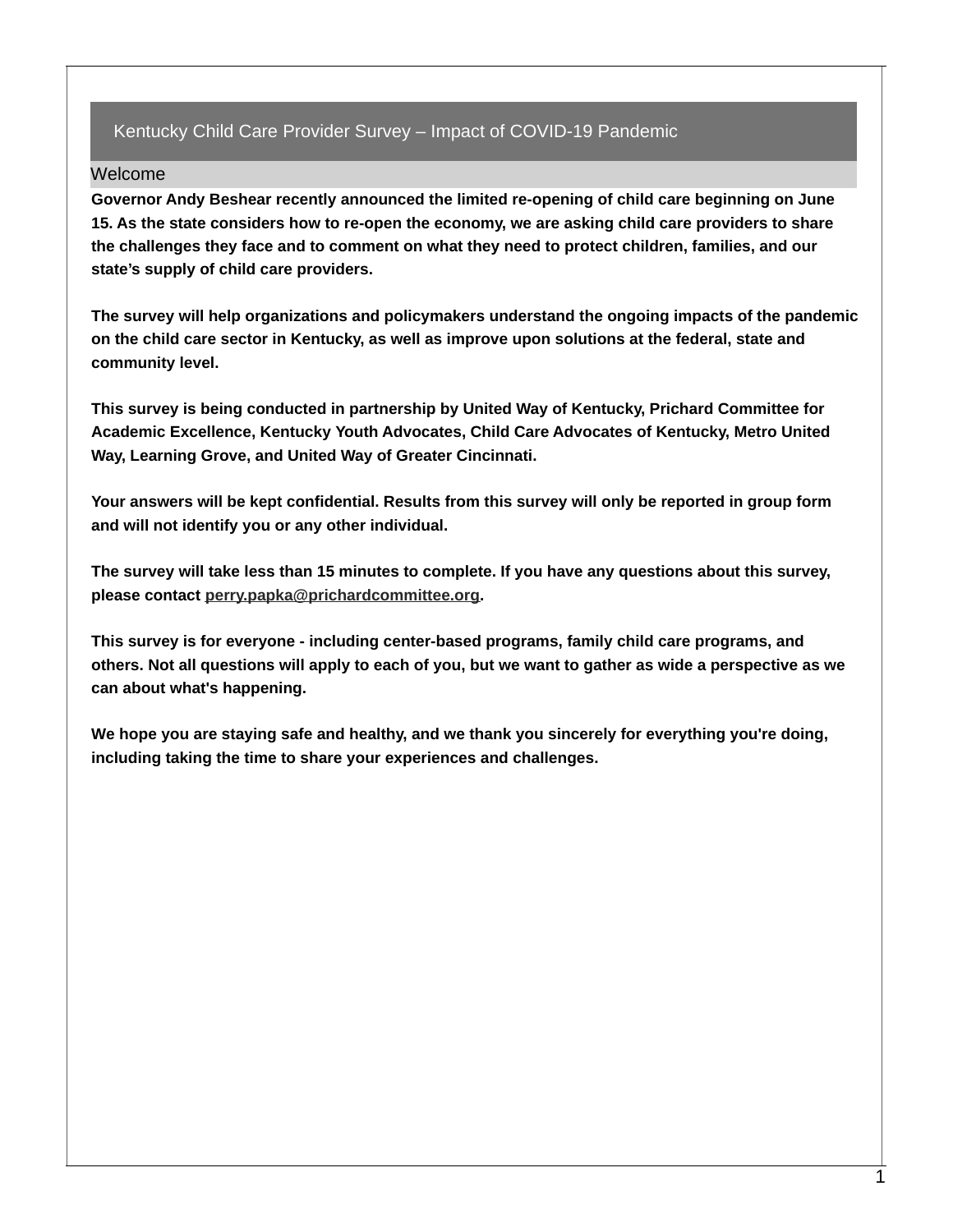| Kentucky Child Care Provider Survey - Impact of COVID-19 Pandemic |  |
|-------------------------------------------------------------------|--|
|                                                                   |  |
| Understanding Who You Are                                         |  |
| 1. Does your program have multiple locations?                     |  |
| Yes                                                               |  |
| No                                                                |  |
| 2. In what city is your primary program located?                  |  |
|                                                                   |  |
| 3. In which county is your primary program located?               |  |
|                                                                   |  |
|                                                                   |  |
| 4. In what zip code is your primary program located?              |  |
|                                                                   |  |
| 5. What type of business/program are you?                         |  |
| Licensed Type I Child Care Center                                 |  |
| Licensed Type II Child Care Center                                |  |
| Certified Family Child Care Home                                  |  |
| Registered Provider                                               |  |
|                                                                   |  |
| 6. How many children does your program typically serve?           |  |
| Fewer than 10                                                     |  |
| Between 10 and 25                                                 |  |
| Between 25 and 50                                                 |  |
| Between 50 and 100                                                |  |
| More than 100                                                     |  |
|                                                                   |  |
|                                                                   |  |
|                                                                   |  |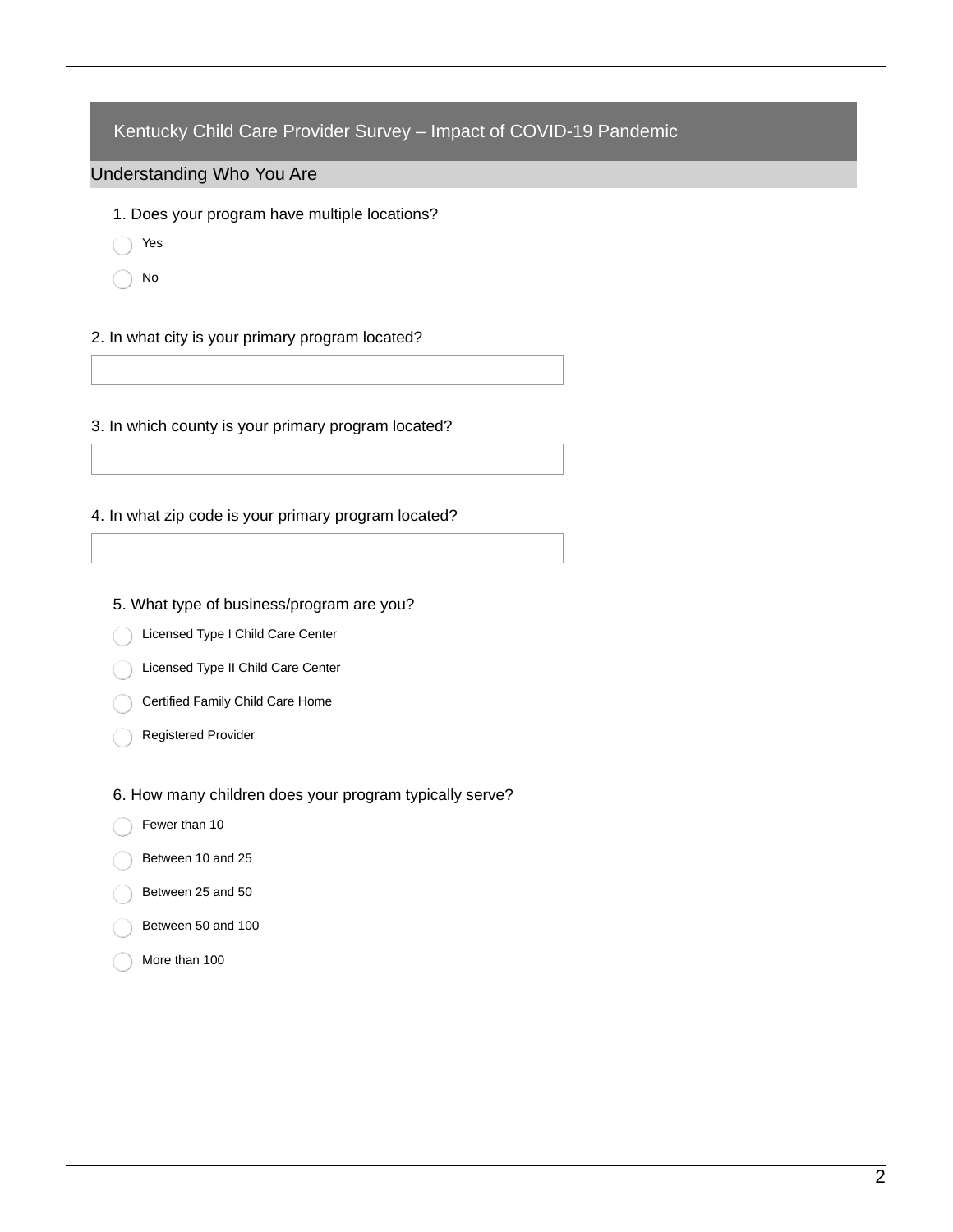Infants (6 weeks to 12 months)

One Year Olds & Two Year Olds

Three Year Olds & Four Year Olds

School Age Children (5 years and up)

8. What percentage of children enrolled at your business/program were funded by the Child Care Assistance Program (CCAP) in January 2020?

| Fewer than 10% |  |
|----------------|--|
|                |  |

- Between 10 and 25%
- Between 25 and 50%
- Between 50 and 100%
- None

9. How many employees does your business/program have? Please include your typical workforce (whatever was true before any recent changes due to the COVID-19 pandemic). If you operate more than one center, please include your entire workforce across all locations.

- Fewer than 5
- Between 5-10
- Between 10-20
- Between 20-50
- More than 50

10. What is your role?

- Teacher, including lead, assistant, associate, etc.
- Director / Administrator / Owner
- Coach / PD specialist
- Other (please specify)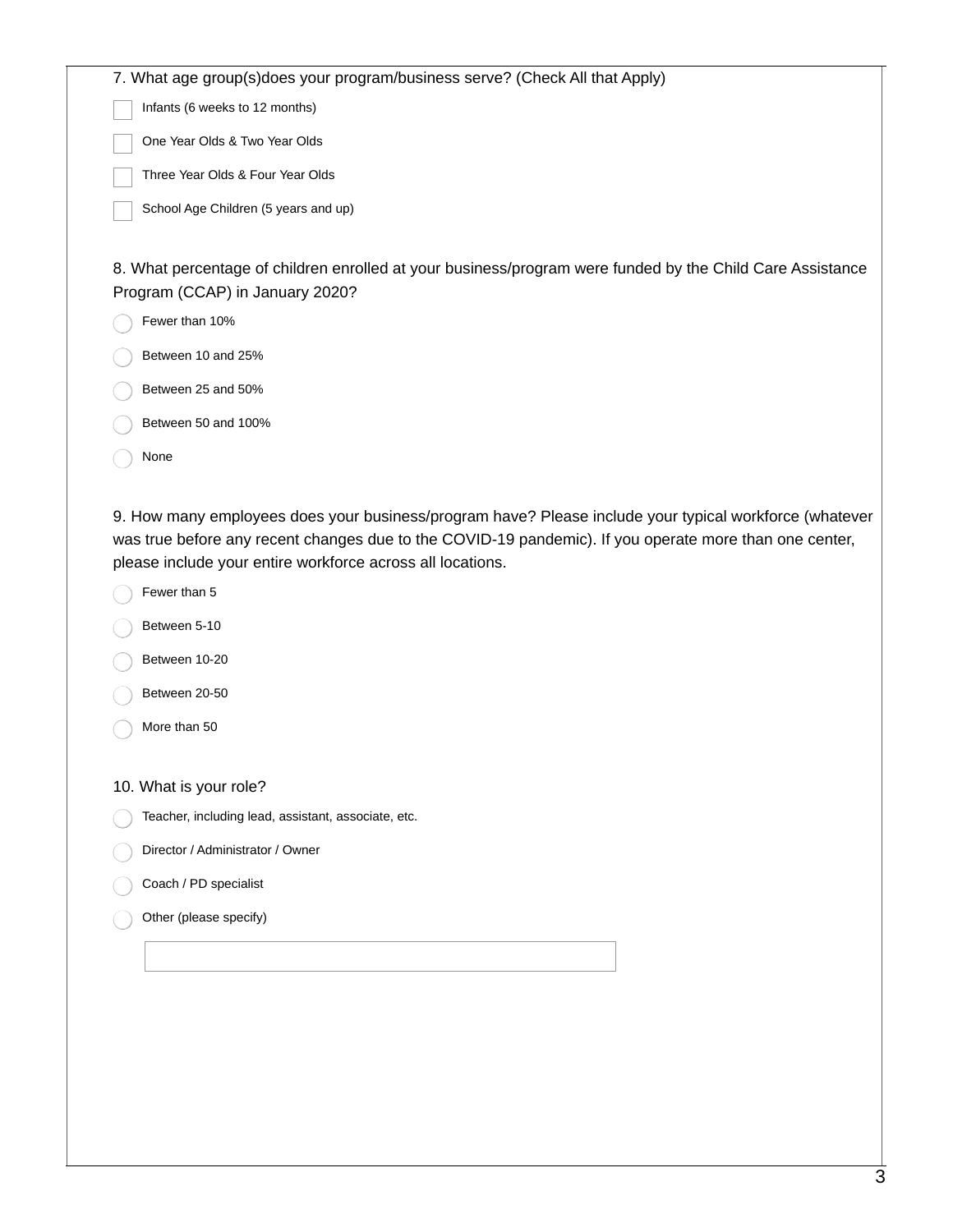Kentucky Child Care Provider Survey – Impact of COVID-19 Pandemic

Understanding The Impact On Your Program & Families You Serve

11. To what extent is the child care program you work in/operate open or closed due to the Covid-19 pandemic? (Check one)

We are completely closed. ∩

We are closed to everyone except children of essential personnel and operating as a limited duration center.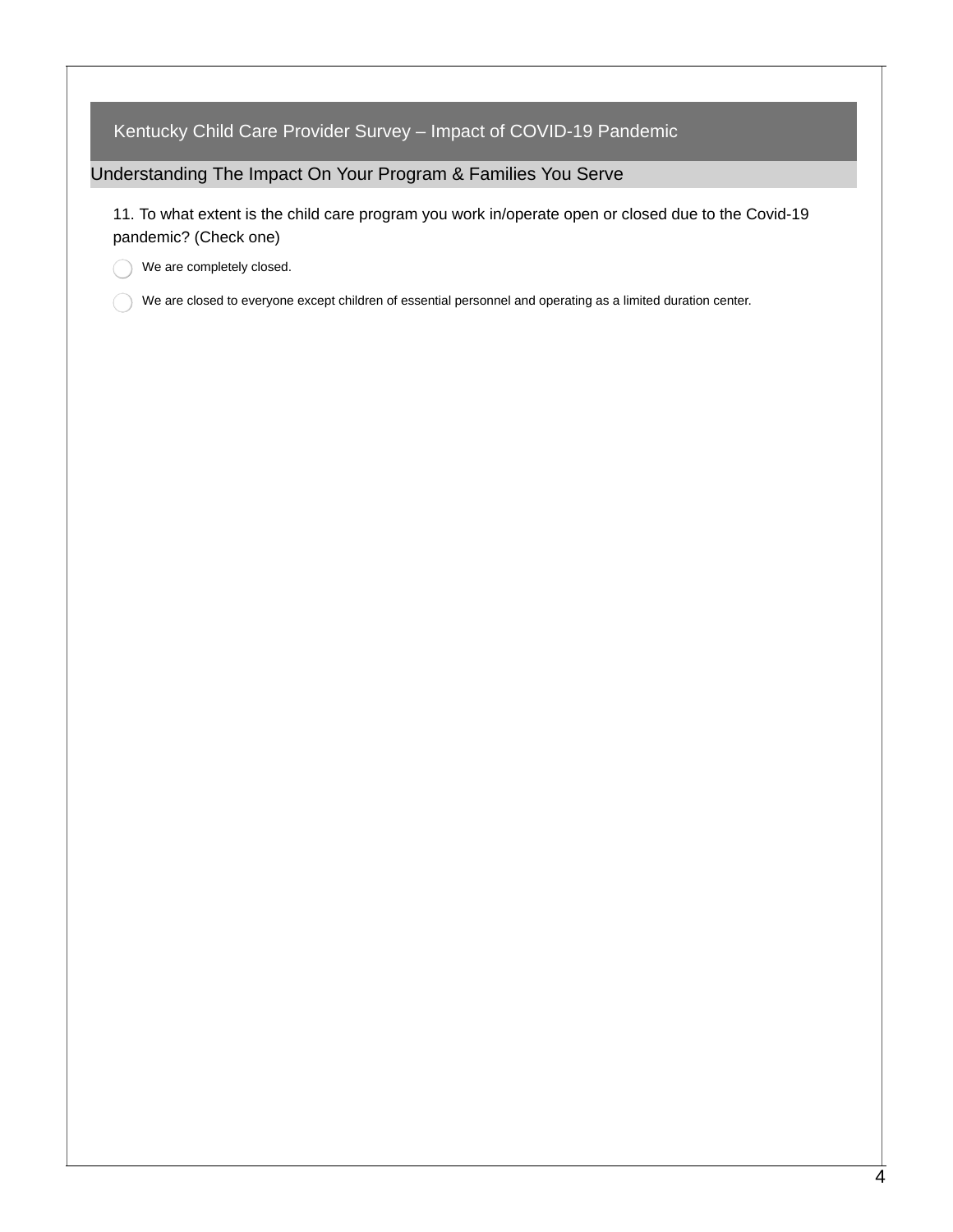Kentucky Child Care Provider Survey – Impact of COVID-19 Pandemic 12. If your program is open as a limited duration center, what percentage of your enrollment capacity is being served? (Check one) Between 0 - 25% of our capacity Between 26 - 50% of capacity Between 51 - 75%. of capacity Between 76 - 100% of capacity 13. If your program is open as a limited duration center, how does the number of staff hours worked per week compare to the typical staffing level? (Check one) Between 0 - 25% of typical staffing level Between 26 - 50% of typical staffing level Between 51 - 75% of typical staffing level Between 76 - 100% of typical staffing level 14. If your program is open as a limited duration center, what percentage of operating expenses do parent fees, CCAP reimbursement and co-pays cover? Between 0 - 25% Between 26 - 50% Between 51 - 75% Between 76 - 100% 15. If your program is open as a limited duration center, have you had to lay off staff? (Check one) Yes, laid off. No No staff to lay off because I'm a family child care provider without staff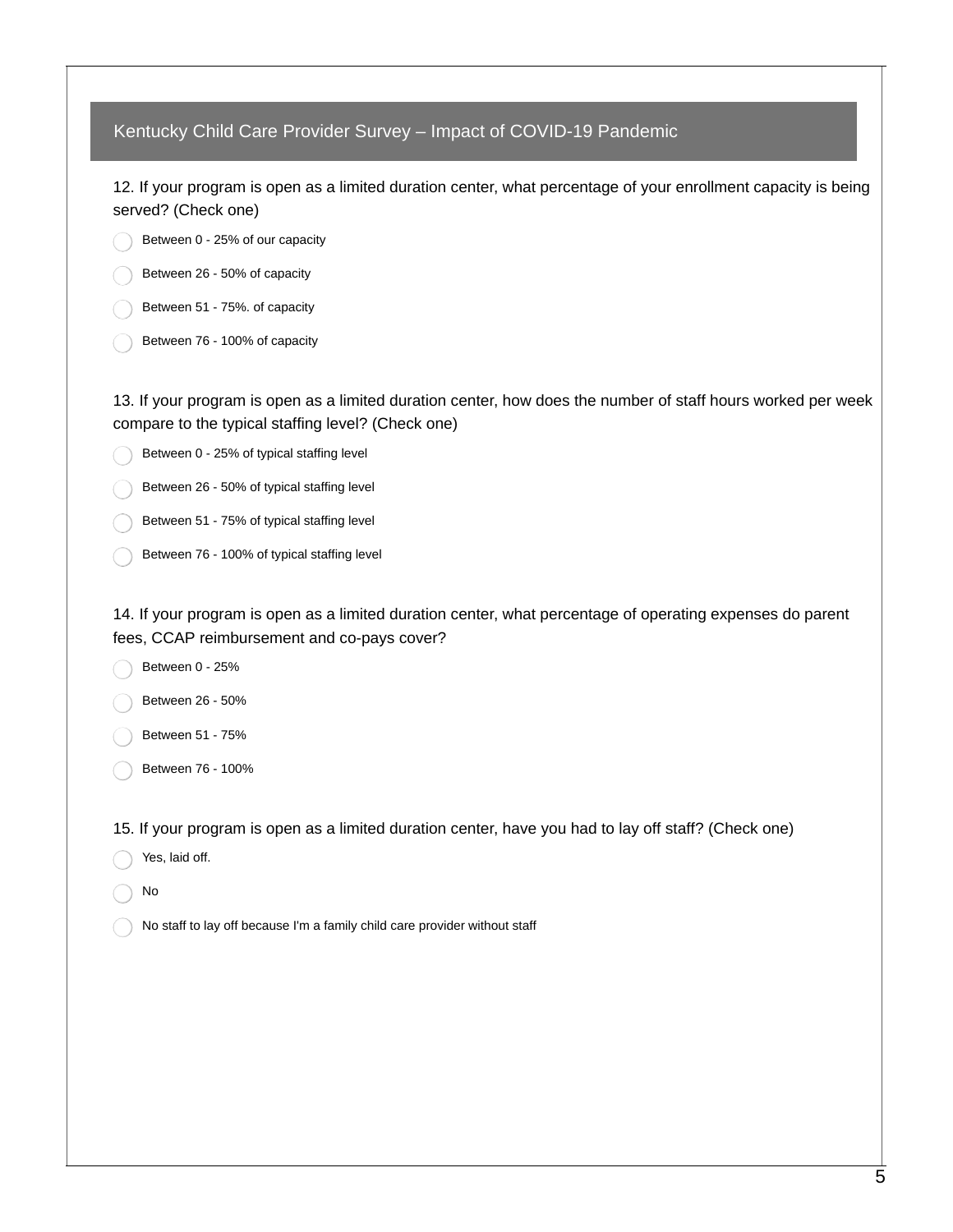| 16. If you answered "No" to the previous question please select the number of weeks your program can last – |
|-------------------------------------------------------------------------------------------------------------|
| from today's date - before staff are likely to be laid off. (Check one)                                     |

1-2 weeks

- 3-4 weeks
- 5-6 weeks
- more than 6 weeks
- I don't know  $\subset$

17. If you are operating as a limited duration center, what do you expect will be the single largest expense for your business/program this month (May 2020)?

| Rent/mortgage                                                      |
|--------------------------------------------------------------------|
| Insurance                                                          |
| <b>Utilities</b>                                                   |
| Employee wages                                                     |
| Supplies                                                           |
| Loan payment (not including mortgage payment)                      |
| Other (please specify)                                             |
|                                                                    |
|                                                                    |
| 18. If you are operating as a limited duration center, how are you |
|                                                                    |

ur program staff being financially supported? (Check all that apply)

| Being paid full salaries                              |
|-------------------------------------------------------|
| Being paid partial salaries                           |
| Being provided with paid leave                        |
| Being allowed to use all accrued leave                |
| Having benefits be paid for (full or partial)         |
| Having staff take advantage of unemployment insurance |
| Other (please specify)                                |
|                                                       |
|                                                       |
|                                                       |
|                                                       |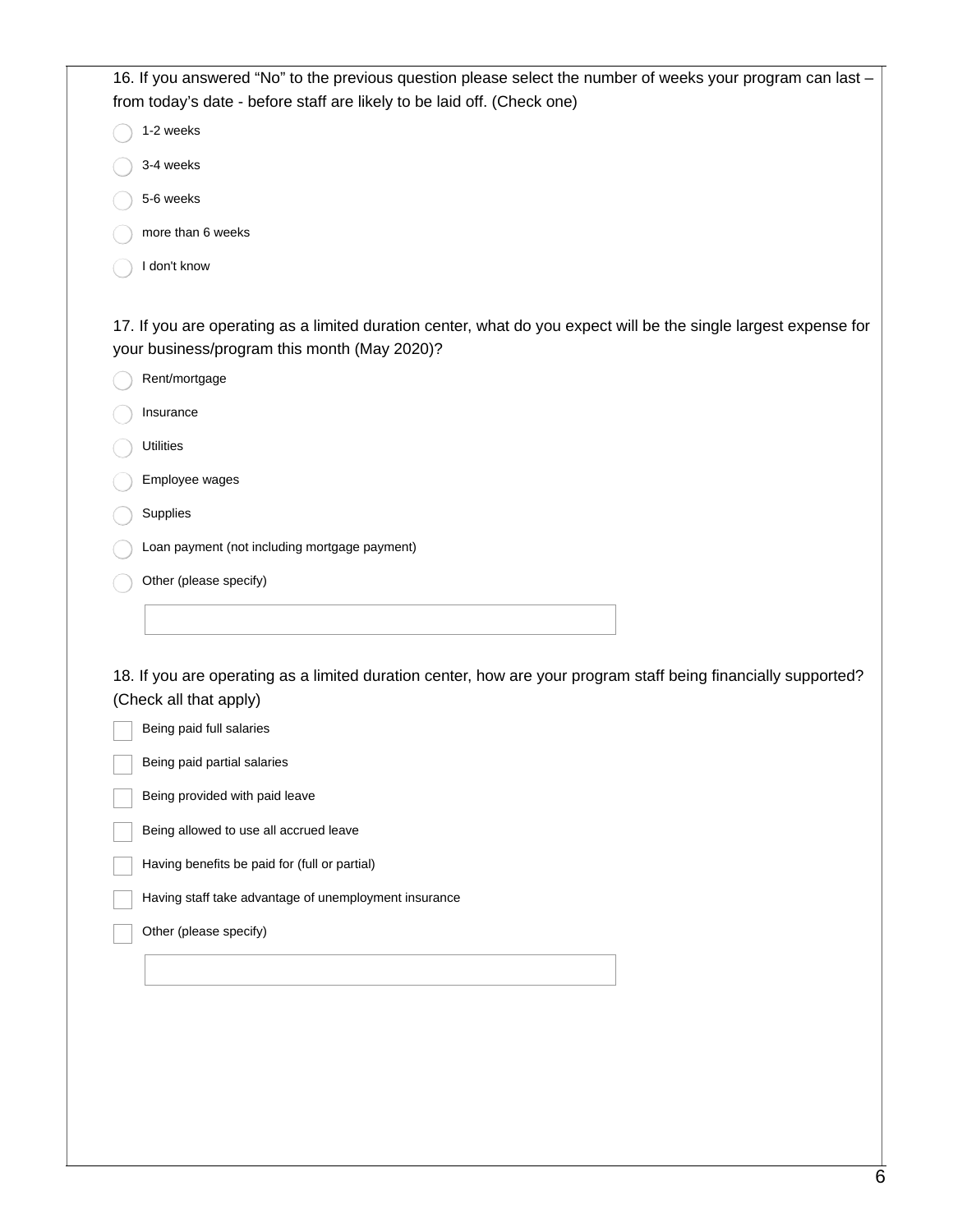| 19. If your program is closed, have you had to lay off staff? (Check one)                                                                                                              |
|----------------------------------------------------------------------------------------------------------------------------------------------------------------------------------------|
| Yes, laid off.                                                                                                                                                                         |
| No                                                                                                                                                                                     |
| No staff to lay off because I'm a family child care provider without staff                                                                                                             |
| 20. If you answered "No" to the previous question please select the number of weeks your program can last -<br>from today's date - before staff are likely to be laid off. (Check one) |
| 1-2 weeks                                                                                                                                                                              |
| 3-4 weeks                                                                                                                                                                              |
| 5-6 weeks                                                                                                                                                                              |
| more than 6 weeks                                                                                                                                                                      |
| I don't know                                                                                                                                                                           |
| 21. If you are closed, how are your program staff being financially supported? (Check all that apply)                                                                                  |
| Being paid full salaries                                                                                                                                                               |
| Being paid partial salaries                                                                                                                                                            |
| Being provided with paid leave                                                                                                                                                         |
| Being allowed to use all accrued leave                                                                                                                                                 |
| Having benefits be paid for (full or partial)                                                                                                                                          |
| Having staff take advantage of unemployment insurance                                                                                                                                  |
| Other (please specify)                                                                                                                                                                 |
|                                                                                                                                                                                        |
| 22. If your program is closed, are you charging tuition to families during this time?                                                                                                  |
| Yes                                                                                                                                                                                    |
| No                                                                                                                                                                                     |
| Yes, at a reduced rate                                                                                                                                                                 |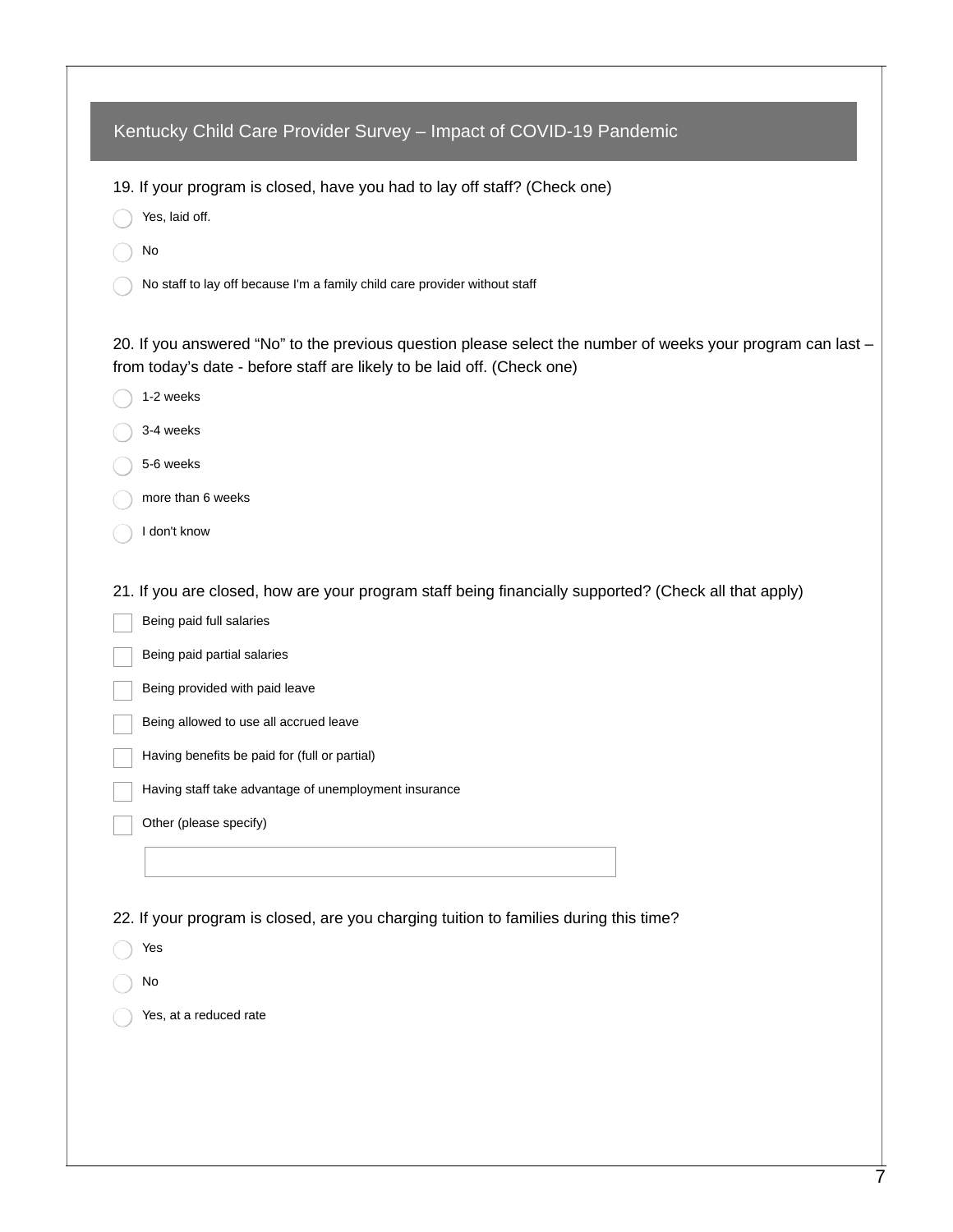| 23. If you are closed, what do you expect will be the single largest expense for your business/program this<br>month (May 2020)?                                                            |  |
|---------------------------------------------------------------------------------------------------------------------------------------------------------------------------------------------|--|
| Rent/mortgage                                                                                                                                                                               |  |
| Insurance                                                                                                                                                                                   |  |
| Utilities                                                                                                                                                                                   |  |
| Employee wages                                                                                                                                                                              |  |
| Supplies                                                                                                                                                                                    |  |
| Loan payment (not including mortgage payment)                                                                                                                                               |  |
| Other (please specify)                                                                                                                                                                      |  |
|                                                                                                                                                                                             |  |
|                                                                                                                                                                                             |  |
| 24. The Division of Child Care announced that centers will receive a stipend and continue to pay Child Care                                                                                 |  |
| Assistance (CCAP) and parent co-pays to help cover losses during the shutdown. With combined federal and<br>state assistance, will your program be able to cover the costs of being closed? |  |
| Yes                                                                                                                                                                                         |  |
| No                                                                                                                                                                                          |  |
|                                                                                                                                                                                             |  |
| 25. When allowed by the state, do you plan to reopen your program?                                                                                                                          |  |
| Yes                                                                                                                                                                                         |  |
| No                                                                                                                                                                                          |  |
| If no, please describe why.                                                                                                                                                                 |  |
|                                                                                                                                                                                             |  |
|                                                                                                                                                                                             |  |
|                                                                                                                                                                                             |  |
|                                                                                                                                                                                             |  |
|                                                                                                                                                                                             |  |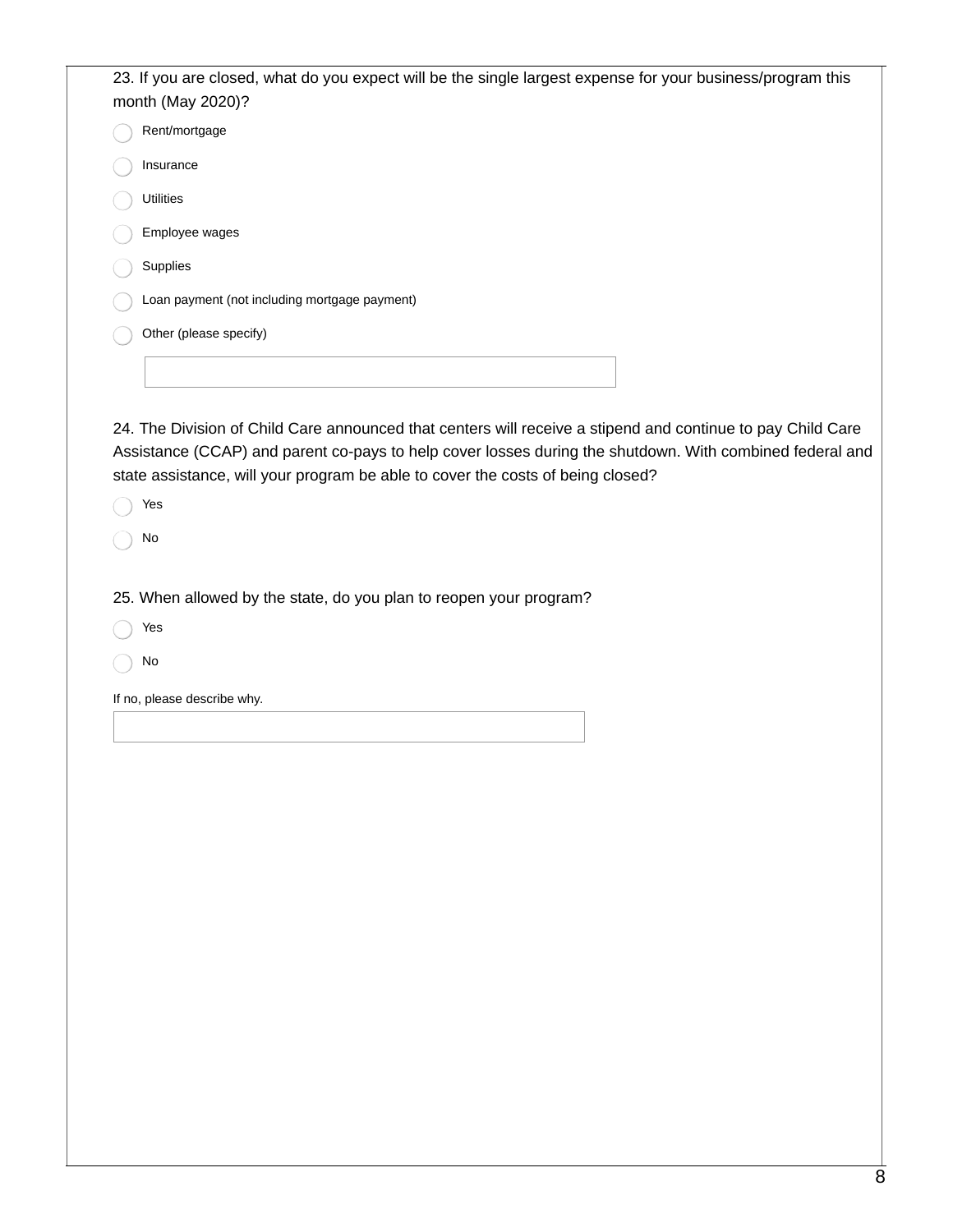## Kentucky Child Care Provider Survey – Impact of COVID-19 Pandemic

Understanding How Federal & State Responses May Assist You

 $=$ 

26. When it comes to the current and future sustainability of your child care program, what are you most worried about? (Though we know these are all important, please rank them in order from 1 to 8, with 1 being the thing you worry the most about and 8 being the least).

| Paying staff or paying myself as a solo provider                            |
|-----------------------------------------------------------------------------|
|                                                                             |
| Making / missing rent or mortgage payments                                  |
|                                                                             |
| Making / missing utility payments                                           |
| Paying for staff or my own health insurance and other benefits              |
|                                                                             |
| Finding and paying for protective and cleaning supplies for staff or myself |
| Whether staff will come back after the pandemic is over                     |
|                                                                             |
| Whether families will come back after the pandemic is over                  |
|                                                                             |
| Health and Safety of children and staff after pandemic is over              |
|                                                                             |